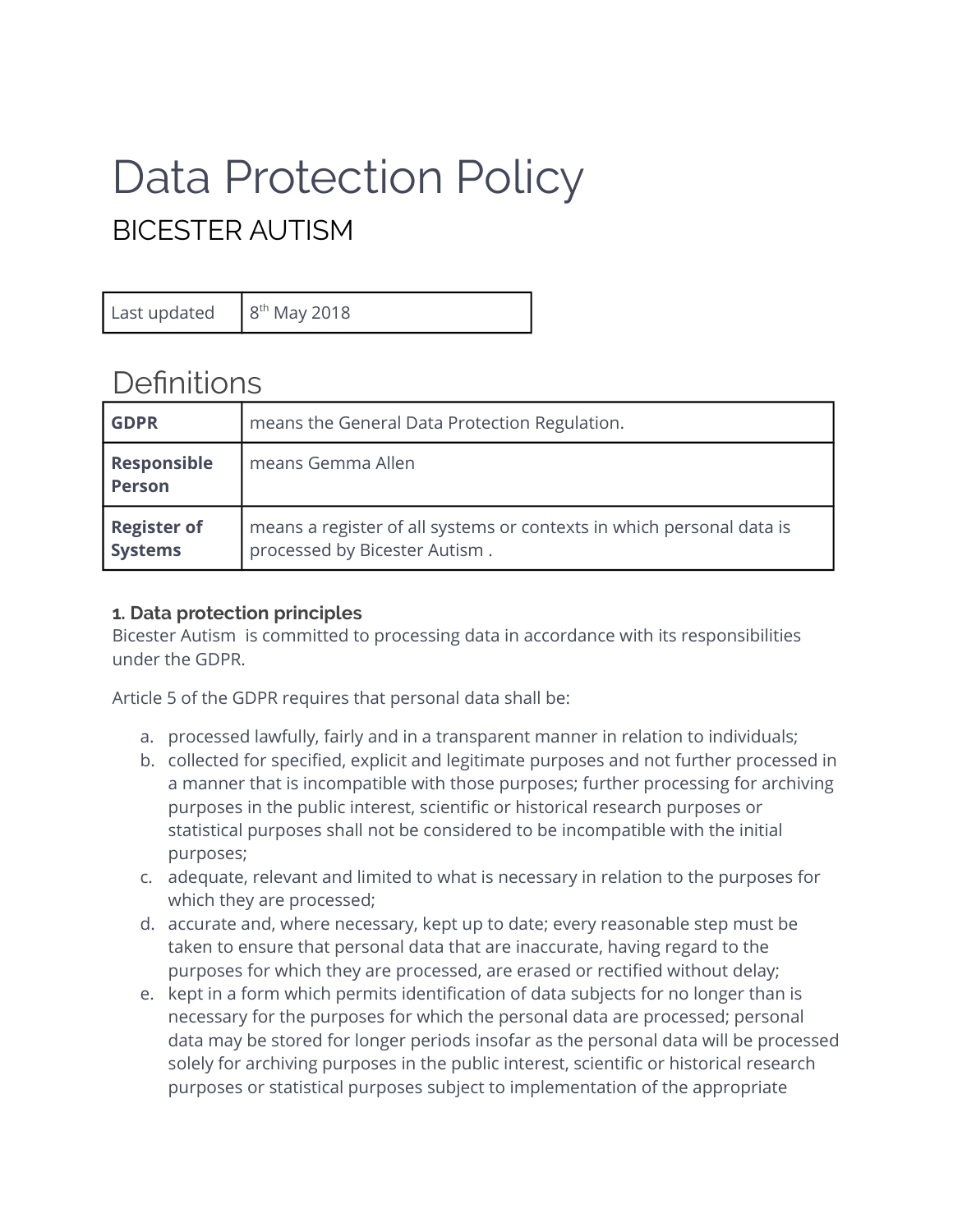technical and organisational measures required by the GDPR in order to safeguard the rights and freedoms of individuals; and

f. processed in a manner that ensures appropriate security of the personal data, including protection against unauthorised or unlawful processing and against accidental loss, destruction or damage, using appropriate technical or organisational measures."

#### **2. General provisions**

- a. This policy applies to all personal data processed by Bicester Autism .
- b. The Responsible Person shall take responsibility for Bicester Autism 's ongoing compliance with this policy.
- c. This policy shall be reviewed at least annually.
- d. Bicester Autism shall register with the Information Commissioner's Office as an organisation that processes personal data.

#### **3. Lawful, fair and transparent processing**

- a. To ensure its processing of data is lawful, fair and transparent, Bicester Autism shall maintain a Register of Systems.
- b. The Register of Systems shall be reviewed at least annually.
- c. Individuals have the right to access their personal data and any such requests made to Bicester Autism shall be dealt with in a timely manner.

# **4. Lawful purposes**

- a. All data processed by Bicester Autism must be done on one of the following lawful bases: consent, contract, legal obligation, vital interests, public task or legitimate interests [\(see ICO guidance for more information\)](https://ico.org.uk/for-organisations/guide-to-the-general-data-protection-regulation-gdpr/lawful-basis-for-processing/).
- b. Bicester Autism shall note the appropriate lawful basis in the Register of Systems.
- c. Where consent is relied upon as a lawful basis for processing data, evidence of optin consent shall be kept with the personal data.
- d. Where communications are sent to individuals based on their consent, the option for the individual to revoke their consent should be clearly available and systems should be in place to ensure such revocation is reflected accurately in Bicester Autism 's systems.

#### **5. Data minimisation**

a. Bicester Autism shall ensure that personal data are adequate, relevant and limited to what is necessary in relation to the purposes for which they are processed.

# **6. Accuracy**

- a. Bicester Autism shall take reasonable steps to ensure personal data is accurate.
- b. Where necessary for the lawful basis on which data is processed, steps shall be put